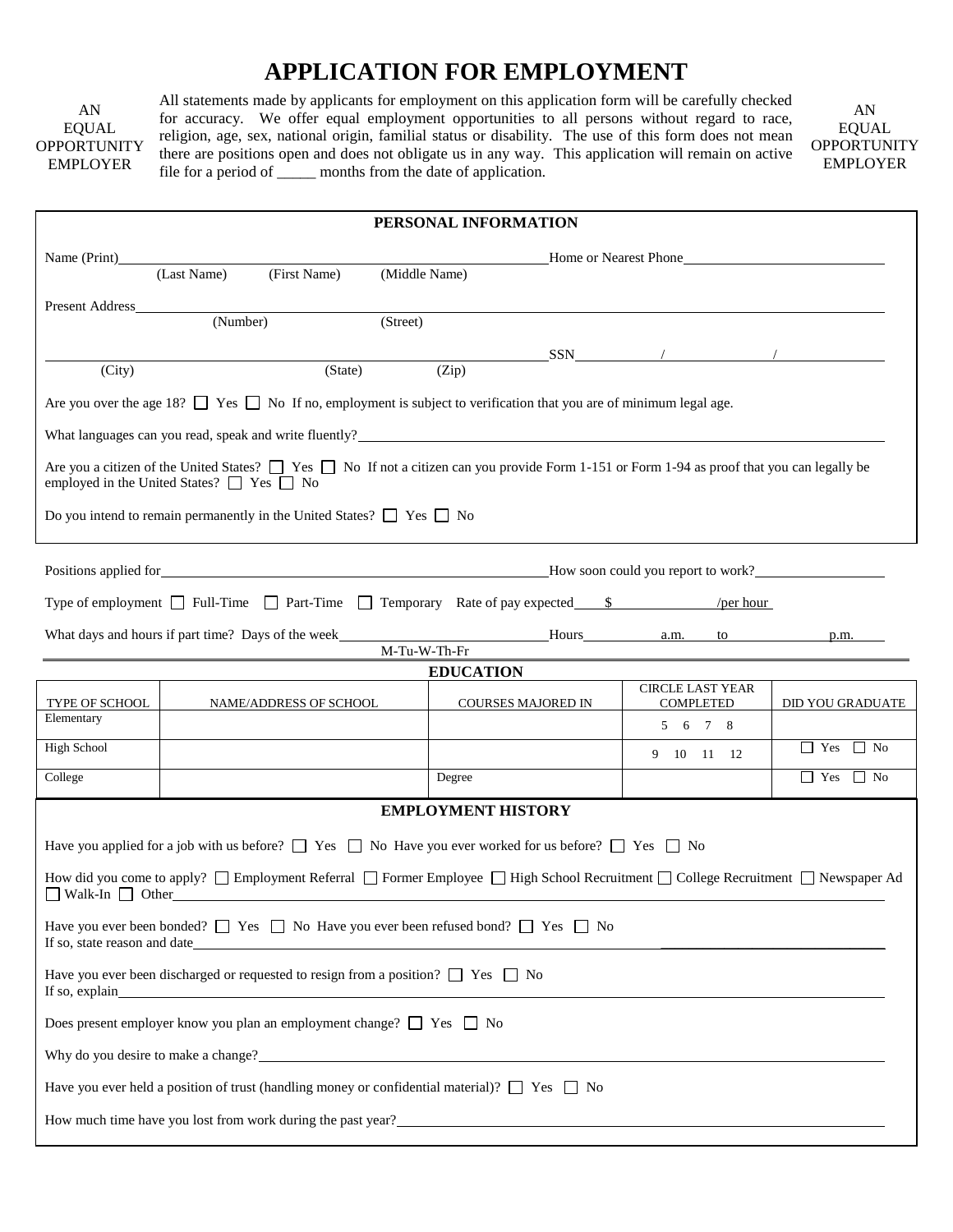## **PRIOR WORK RECORD** (start with most recent or present employer)

| 1.                                            |                  |                          |
|-----------------------------------------------|------------------|--------------------------|
| Name, Address & Phone of most recent employer | Telephone Number |                          |
|                                               |                  |                          |
|                                               |                  |                          |
|                                               |                  |                          |
|                                               |                  |                          |
| Immediate Supervisor (Name & Position)        | Date Hired       | <b>Starting Pay Rate</b> |
|                                               |                  |                          |
|                                               |                  |                          |
|                                               |                  |                          |
| Your Job Title & Duties                       | Date Left        | Last Pay Rate            |
|                                               |                  |                          |
|                                               |                  |                          |
| Reason for Leaving                            |                  |                          |
|                                               |                  |                          |
|                                               |                  |                          |
| 2.                                            |                  |                          |
|                                               |                  |                          |

| Name, Address & Phone of employer      |            | Telephone Number         |
|----------------------------------------|------------|--------------------------|
|                                        |            |                          |
|                                        | Date Hired |                          |
| Immediate Supervisor (Name & Position) |            | <b>Starting Pay Rate</b> |
|                                        |            |                          |
| Your Job Title & Duties                | Date Left  | Last Pay Rate            |
|                                        |            |                          |
|                                        |            |                          |
| Reason for Leaving                     |            |                          |

| a.                |  |
|-------------------|--|
| I<br>۰.<br>×<br>٠ |  |

1.

| $\ddotsc$<br>Name, Address & Phone of employer | Telephone Number |                          |
|------------------------------------------------|------------------|--------------------------|
| Immediate Supervisor (Name & Position)         | Date Hired       | <b>Starting Pay Rate</b> |
| Your Job Title & Duties                        | Date Left        | Last Pay Rate            |
| Reason for Leaving                             |                  |                          |

| <b>SERVICE IN UNITED STATES ARMED FORCES</b><br>Have you served in the United States Armed Forces? $\Box$ Yes $\Box$ No If yes, date active duty started |                          |  |  |  |
|----------------------------------------------------------------------------------------------------------------------------------------------------------|--------------------------|--|--|--|
| Date duty ended?                                                                                                                                         | Which Branch of Service? |  |  |  |
| Starting rate?                                                                                                                                           | Ending rate?             |  |  |  |
| What were your duties?                                                                                                                                   |                          |  |  |  |

#### **REFERENCES**

|  |  |  | (do not list relatives or former employers) |  |  |
|--|--|--|---------------------------------------------|--|--|
|  |  |  |                                             |  |  |

| Name | Address | Telephone |
|------|---------|-----------|
|      |         |           |
| Name | Address | Telephone |
|      |         |           |
| Name | Address | Telephone |
|      |         |           |

#### **JOB APPLICANT'S AGREEMENT AND CERTIFICATION**

"I certify that the information given by me on this application is true in all respects and I agree that if I am employed and it is found to be false in any way, I may be subject to dismissal without notice, if and when discovered. I authorize the use of any information in this application to verify my statement, and I also authorize past employers, all references and any other persons to answer all questions asked concerning my ability, character, reputation and previous employment record. I release all such persons from any liability or damages because of having furnished such information. I further agree, if employed, that I am to work faithfully and diligently, to be careful and to avoid accidents, to come to work promptly, and I am not to be absent for any reason without prior notice to my supervisor, and that my employment is terminable at the will of either the employee or employer."

Signature of Applicant Date of Application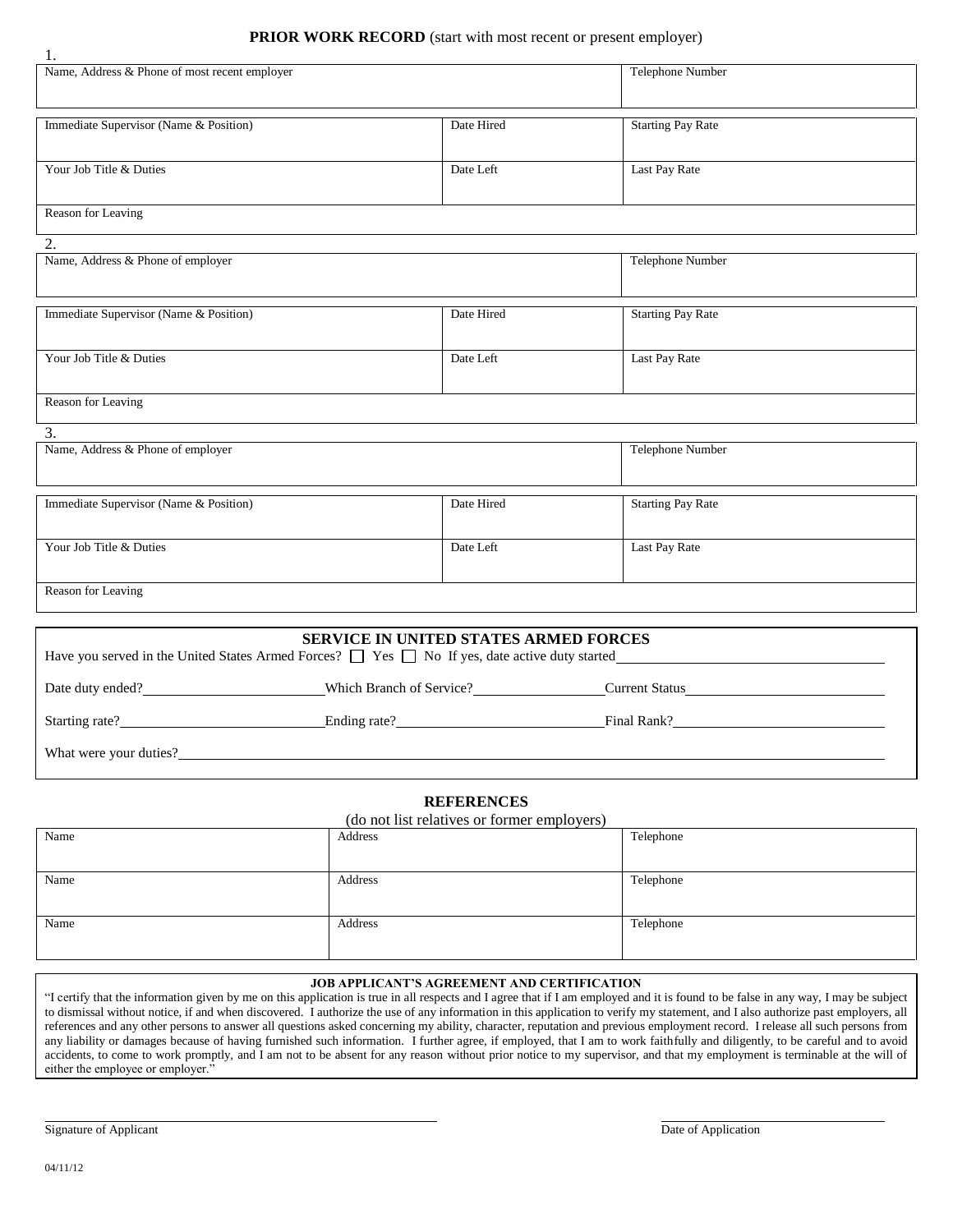

# **CONSENT FOR BACKGROUND AND REFERENCE CHECK FOR EMPLOYMENT**

|                                                                                                          | hereby give my consent for |
|----------------------------------------------------------------------------------------------------------|----------------------------|
| Professional Property Management, Inc., to check the references listed on my Application for             |                            |
| Employment and to perform a background check, including but not limited to, a credit and criminal        |                            |
| background check.                                                                                        |                            |
| (All inquiries are to be used solely for the purpose of consideration of available employment.)          |                            |
|                                                                                                          |                            |
| Name                                                                                                     | Today's Date (MM/DD/YYYY)  |
| Address                                                                                                  | Date of Birth (MM/DD/YYYY) |
| City, State, Zip Code                                                                                    | Social Security Number     |
|                                                                                                          | Driver's License Number    |
| If you have lived at your current address less than two (2) years, please provide your previous address. |                            |
|                                                                                                          |                            |
| Address                                                                                                  |                            |

City, State, Zip Code

**Signature**